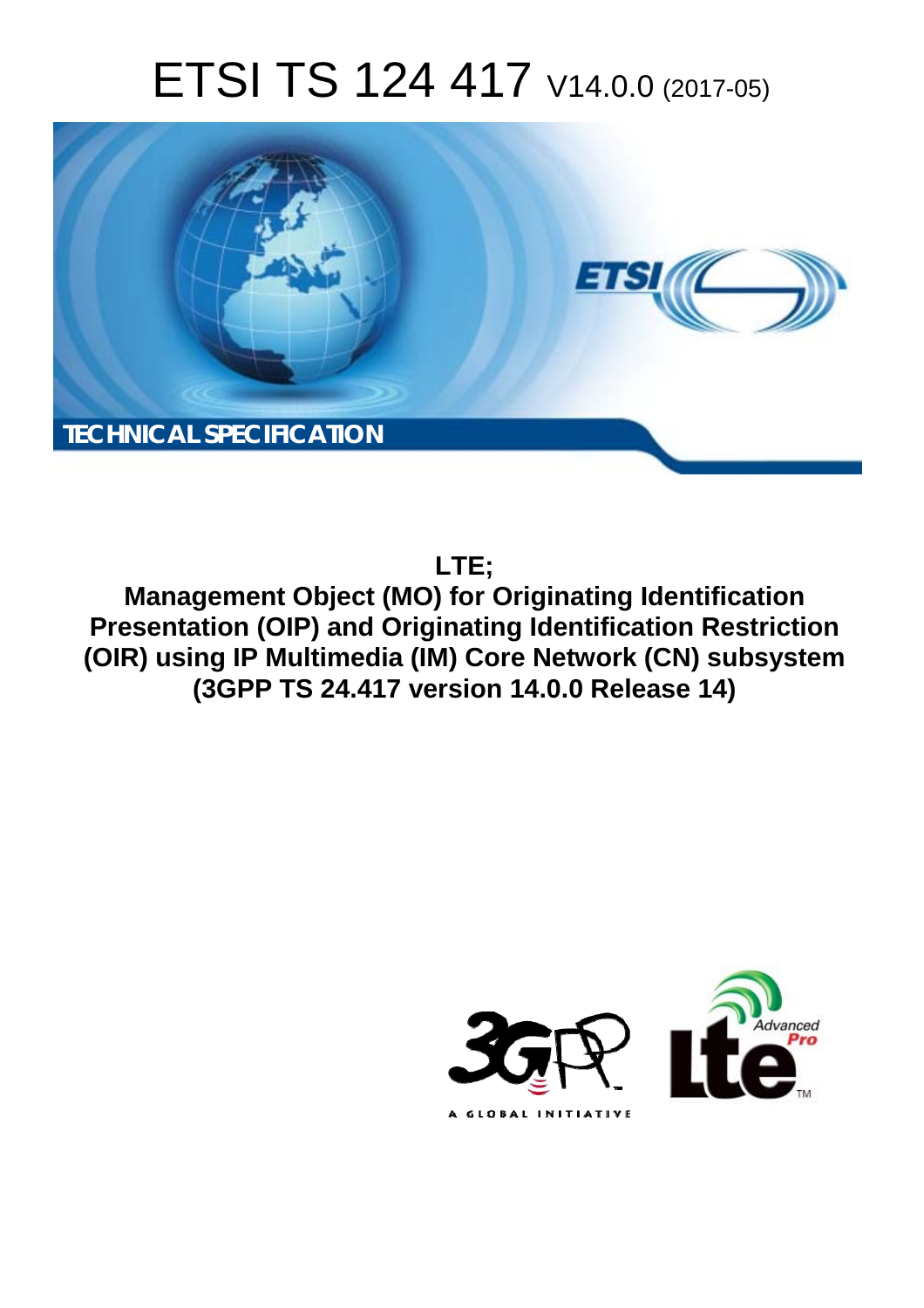Reference DTS/TSGC-0124417ve00

Keywords

LTE

#### *ETSI*

#### 650 Route des Lucioles F-06921 Sophia Antipolis Cedex - FRANCE

Tel.: +33 4 92 94 42 00 Fax: +33 4 93 65 47 16

Siret N° 348 623 562 00017 - NAF 742 C Association à but non lucratif enregistrée à la Sous-Préfecture de Grasse (06) N° 7803/88

#### *Important notice*

The present document can be downloaded from: <http://www.etsi.org/standards-search>

The present document may be made available in electronic versions and/or in print. The content of any electronic and/or print versions of the present document shall not be modified without the prior written authorization of ETSI. In case of any existing or perceived difference in contents between such versions and/or in print, the only prevailing document is the print of the Portable Document Format (PDF) version kept on a specific network drive within ETSI Secretariat.

Users of the present document should be aware that the document may be subject to revision or change of status. Information on the current status of this and other ETSI documents is available at <https://portal.etsi.org/TB/ETSIDeliverableStatus.aspx>

If you find errors in the present document, please send your comment to one of the following services: <https://portal.etsi.org/People/CommiteeSupportStaff.aspx>

#### *Copyright Notification*

No part may be reproduced or utilized in any form or by any means, electronic or mechanical, including photocopying and microfilm except as authorized by written permission of ETSI.

The content of the PDF version shall not be modified without the written authorization of ETSI. The copyright and the foregoing restriction extend to reproduction in all media.

> © European Telecommunications Standards Institute 2017. All rights reserved.

**DECT**TM, **PLUGTESTS**TM, **UMTS**TM and the ETSI logo are Trade Marks of ETSI registered for the benefit of its Members. **3GPP**TM and **LTE**™ are Trade Marks of ETSI registered for the benefit of its Members and of the 3GPP Organizational Partners.

**oneM2M** logo is protected for the benefit of its Members

**GSM**® and the GSM logo are Trade Marks registered and owned by the GSM Association.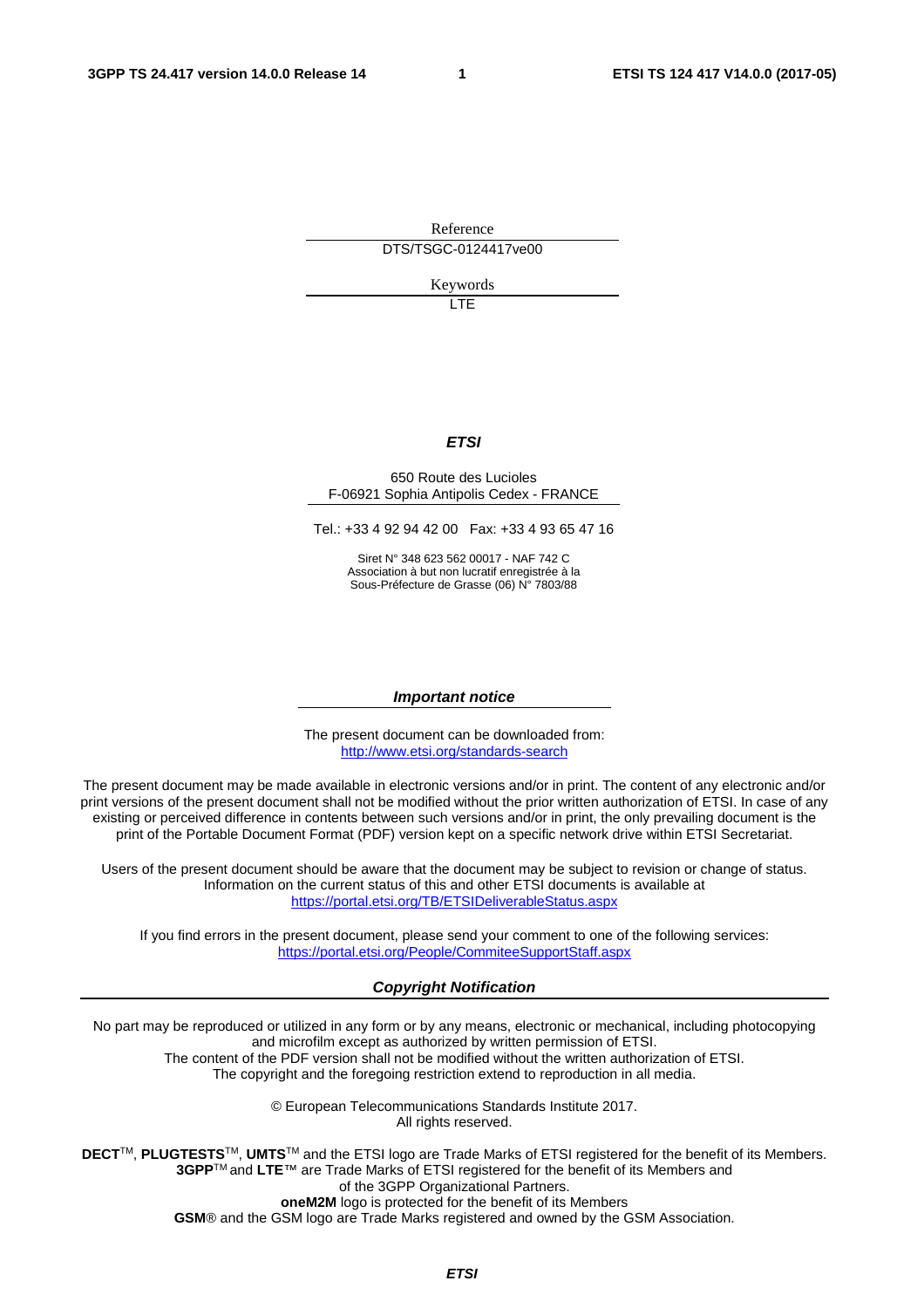# Intellectual Property Rights

IPRs essential or potentially essential to the present document may have been declared to ETSI. The information pertaining to these essential IPRs, if any, is publicly available for **ETSI members and non-members**, and can be found in ETSI SR 000 314: *"Intellectual Property Rights (IPRs); Essential, or potentially Essential, IPRs notified to ETSI in respect of ETSI standards"*, which is available from the ETSI Secretariat. Latest updates are available on the ETSI Web server ([https://ipr.etsi.org/\)](https://ipr.etsi.org/).

Pursuant to the ETSI IPR Policy, no investigation, including IPR searches, has been carried out by ETSI. No guarantee can be given as to the existence of other IPRs not referenced in ETSI SR 000 314 (or the updates on the ETSI Web server) which are, or may be, or may become, essential to the present document.

### Foreword

This Technical Specification (TS) has been produced by ETSI 3rd Generation Partnership Project (3GPP).

The present document may refer to technical specifications or reports using their 3GPP identities, UMTS identities or GSM identities. These should be interpreted as being references to the corresponding ETSI deliverables.

The cross reference between GSM, UMTS, 3GPP and ETSI identities can be found under [http://webapp.etsi.org/key/queryform.asp.](http://webapp.etsi.org/key/queryform.asp)

## Modal verbs terminology

In the present document "**shall**", "**shall not**", "**should**", "**should not**", "**may**", "**need not**", "**will**", "**will not**", "**can**" and "**cannot**" are to be interpreted as described in clause 3.2 of the [ETSI Drafting Rules](https://portal.etsi.org/Services/editHelp!/Howtostart/ETSIDraftingRules.aspx) (Verbal forms for the expression of provisions).

"**must**" and "**must not**" are **NOT** allowed in ETSI deliverables except when used in direct citation.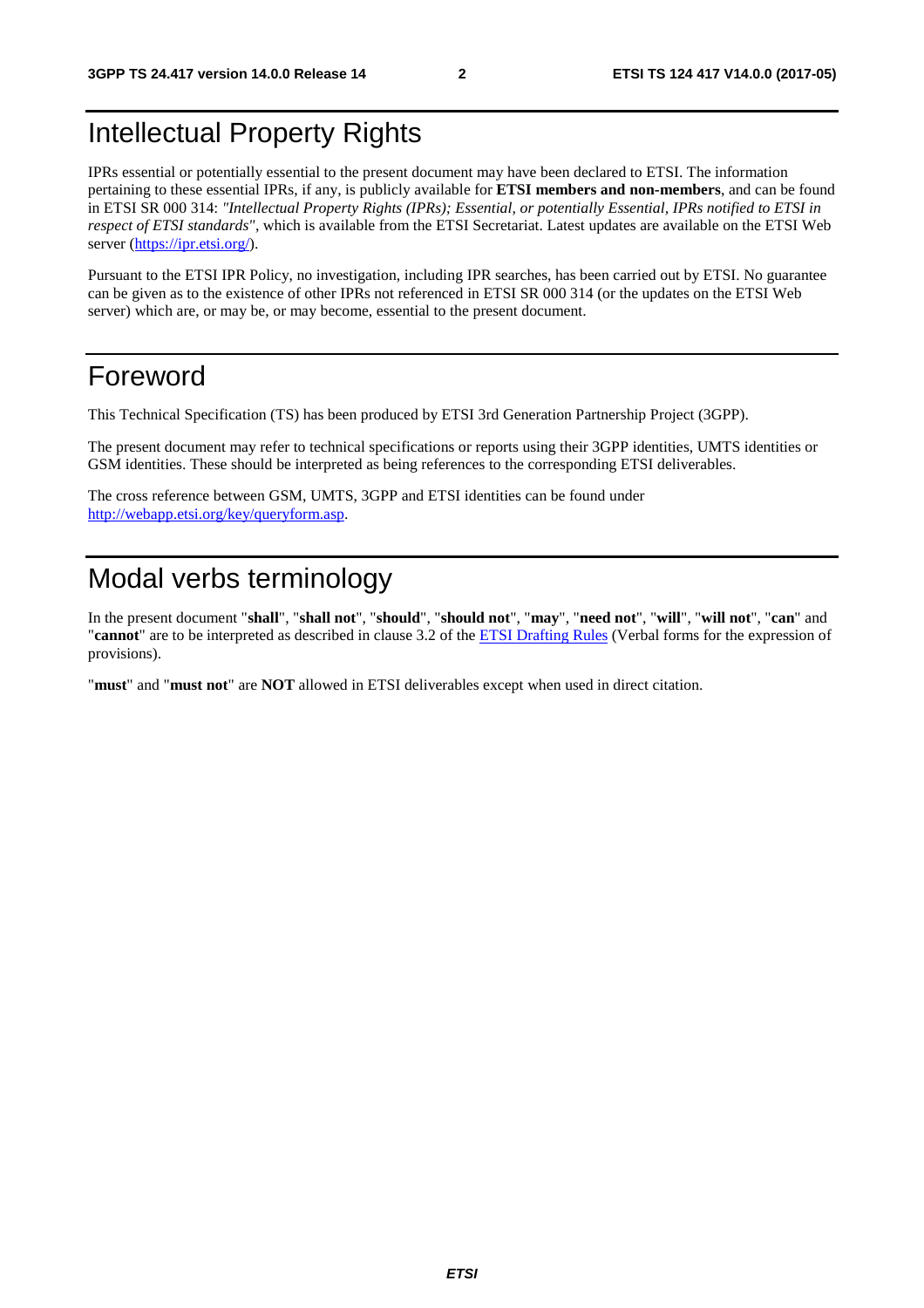# Contents

| 1                                    |  |  |  |  |  |
|--------------------------------------|--|--|--|--|--|
| 2                                    |  |  |  |  |  |
| 3<br>3.1<br>3.2                      |  |  |  |  |  |
| $\overline{4}$<br>4.1                |  |  |  |  |  |
| 5<br>5.1<br>5.2<br>5.3<br>5.4<br>5.5 |  |  |  |  |  |
| <b>Annex A (informative):</b>        |  |  |  |  |  |
| <b>Annex B</b> (informative):        |  |  |  |  |  |
|                                      |  |  |  |  |  |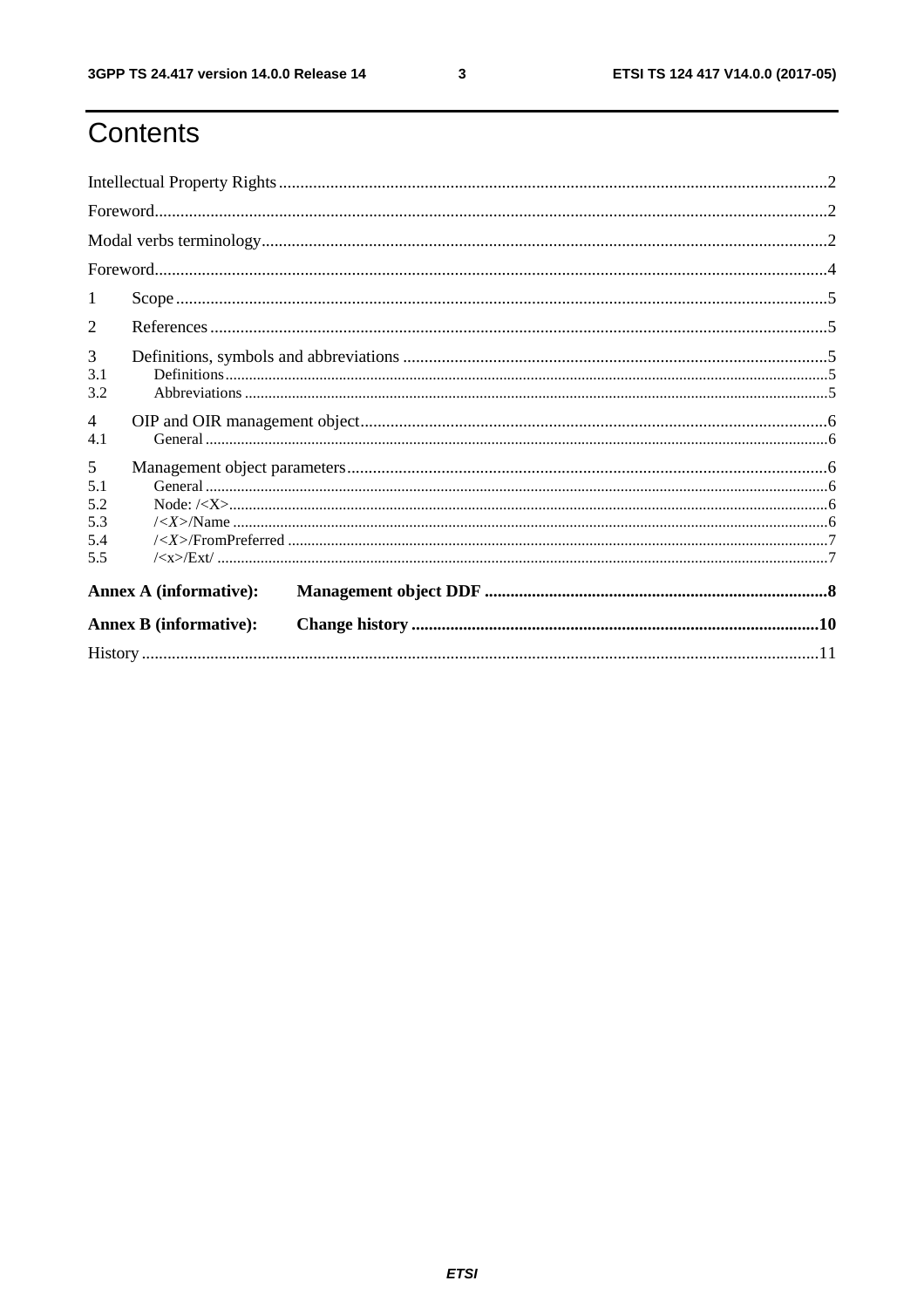# Foreword

This Technical Specification has been produced by the 3rd Generation Partnership Project (3GPP).

The contents of the present document are subject to continuing work within the TSG and may change following formal TSG approval. Should the TSG modify the contents of the present document, it will be re-released by the TSG with an identifying change of release date and an increase in version number as follows:

Version x.y.z

where:

- x the first digit:
	- 1 presented to TSG for information;
	- 2 presented to TSG for approval;
	- 3 or greater indicates TSG approved document under change control.
- y the second digit is incremented for all changes of substance, i.e. technical enhancements, corrections, updates, etc.
- z the third digit is incremented when editorial only changes have been incorporated in the document.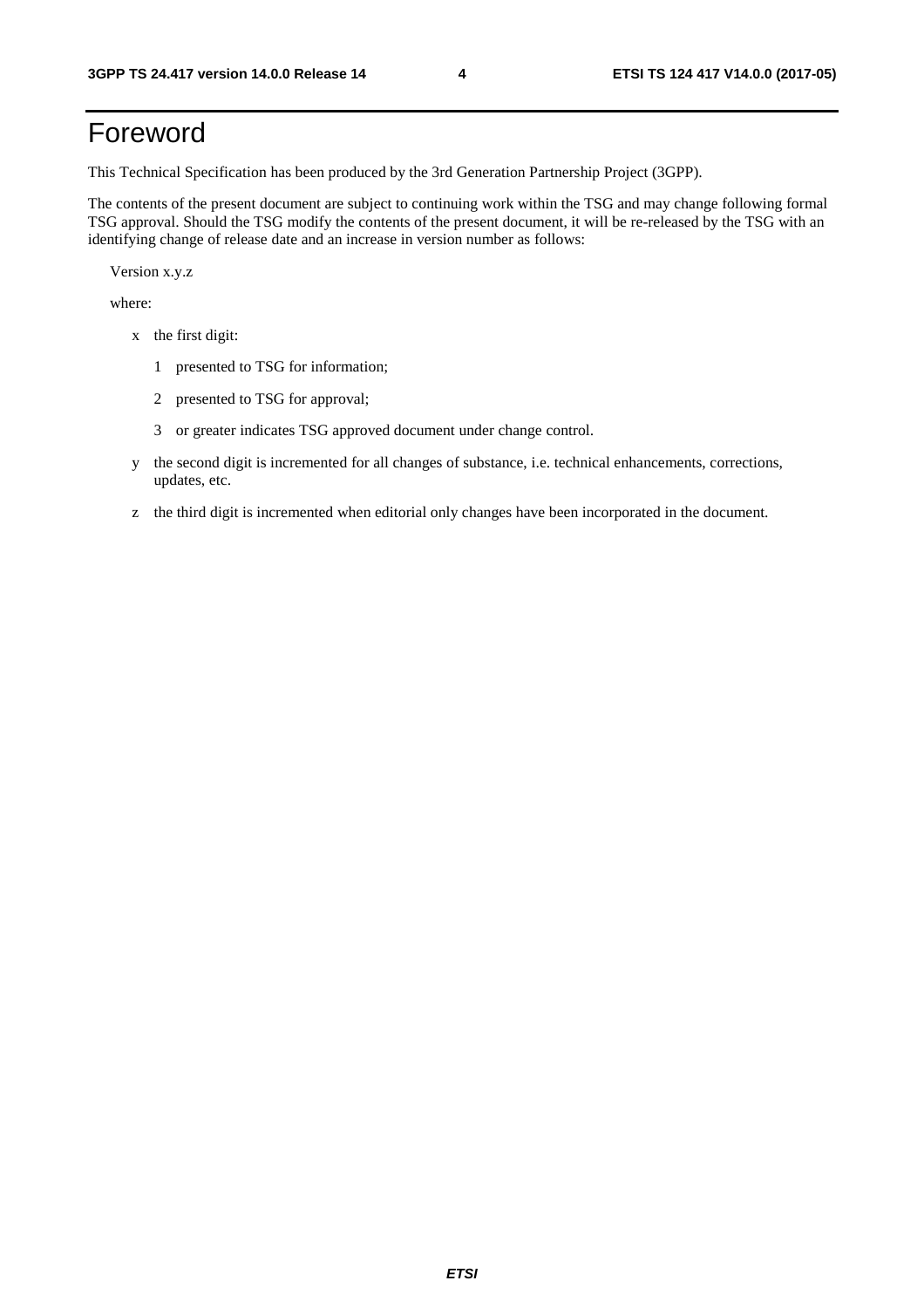### 1 Scope

The present document defines a Management Object (MO) for Originating Identification Presentation (OIP) and Originating Identification Restriction (OIR). The management object is compatible with OMA Device Management protocol specifications, version 1.2 and upwards, and is defined using the OMA DM Device Description Framework as described in the Enabler Release Definition OMA-ERELD \_DM-V1\_2 [2].

The OIP/OIR MO consists of relevant parameters that can be managed for the UE configuration related to the Originating Identification Presentation (OIP) and Originating Identification Restriction (OIR) service defined in 3GPP TS 24.607 [3].

### 2 References

The following documents contain provisions which, through reference in this text, constitute provisions of the present document.

- References are either specific (identified by date of publication, edition number, version number, etc.) or non-specific.
- For a specific reference, subsequent revisions do not apply.
- For a non-specific reference, the latest version applies. In the case of a reference to a 3GPP document (including a GSM document), a non-specific reference implicitly refers to the latest version of that document *in the same Release as the present document*.
- [1] 3GPP TR 21.905: "Vocabulary for 3GPP Specifications".
- [2] OMA-ERELD-DM-V1\_2-20070209-A: "Enabler Release Definition for OMA Device Management, Version 1.2".
- [3] 3GPP TS 24.607: "Originating Identification Presentation (OIP) and Originating Identification Restriction (OIR) using IP Multimedia (IM) Core Network (CN) subsystem; Protocol specification"

# 3 Definitions, symbols and abbreviations

#### 3.1 Definitions

For the purposes of the present document, the terms and definitions given in 3GPP TR 21.905 [1] and the following apply. A term defined in the present document takes precedence over the definition of the same term, if any, in 3GPP TR 21.905 [1].

#### 3.2 Abbreviations

For the purposes of the present document, the abbreviations given in 3GPP TR 21.905 [1] and the following apply. An abbreviation defined in the present document takes precedence over the definition of the same abbreviation, if any, in 3GPP TR 21.905 [1].

| CN         | <b>Core Network</b>                     |
|------------|-----------------------------------------|
| <b>DDF</b> | Device Description Framework            |
| DM         | Device Management                       |
| IM.        | IP Multimedia                           |
| <b>ME</b>  | Mobile Equipment                        |
| MO         | Management Object                       |
| <b>OMA</b> | Open Mobile Alliance                    |
| <b>OIP</b> | Originating Identification Presentation |
| OIR        | Originating Identification Restriction  |
|            |                                         |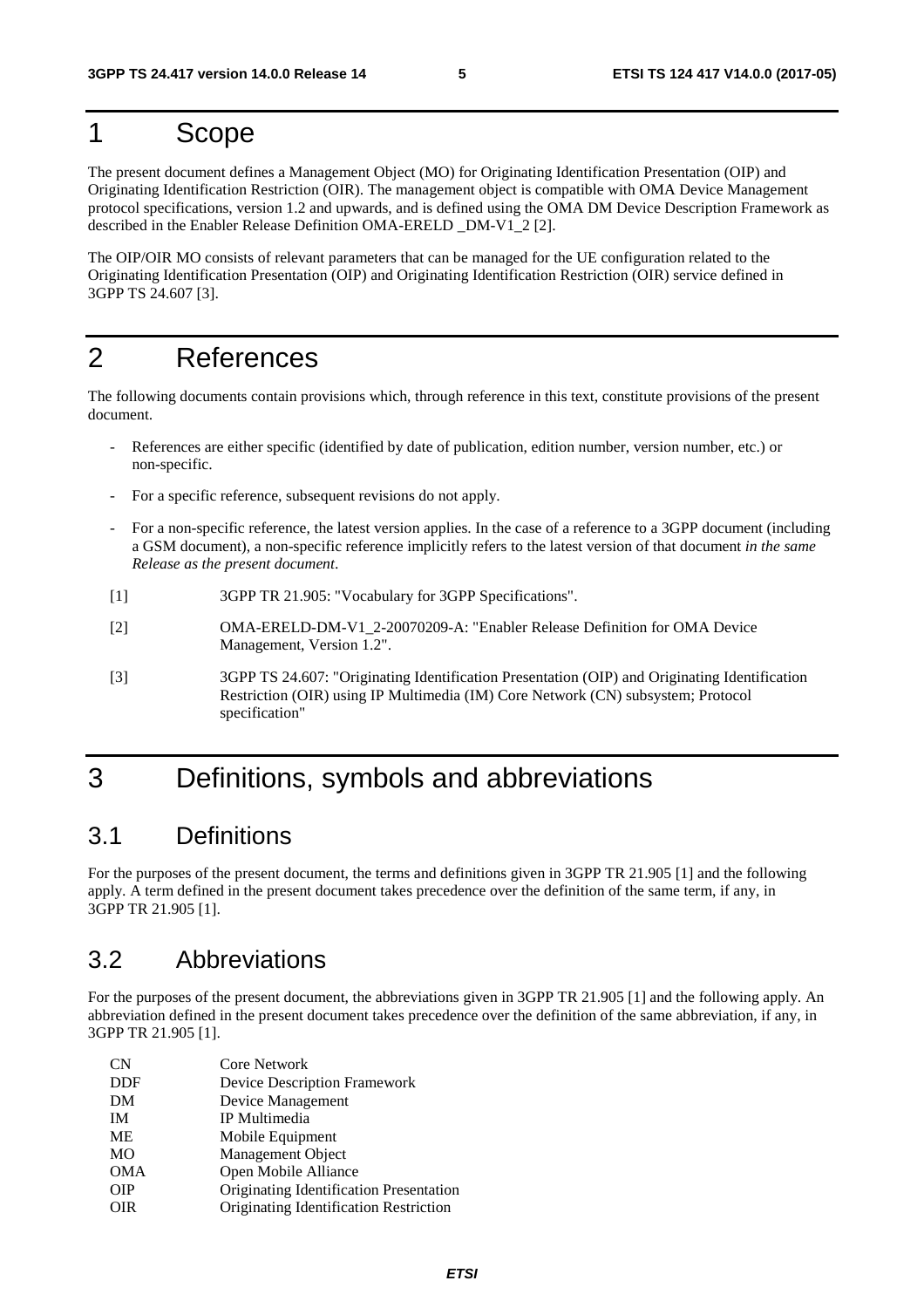# 4 OIP and OIR management object

#### 4.1 General

The OIP-OIR Management Object (MO) is used to configure the UE behaviour for the settings related to Originating Identification Presentation (OIP) and Originating Identification Restriction (OIR) supplementary services.

The MO Identifier (MOID) is: urn:oma:mo:ext-3gpp-oipoir:1.0.

Protocol compatibility: This MO is compatible with OMA DM 1.2.The following nodes and leaf objects are possible under the Name node as described in figure 4-1:



**Figure 4-1: The OIP-OIR Services MO** 

# 5 Management object parameters

#### 5.1 General

This clause describes the parameters for the Originating Identification Presentation (OIP) and Originating Identification Restriction (OIR) MO.

#### 5.2 Node: /<X>

This interior node acts as a placeholder for the OIP and OIR services MO.

For the OIP-OIR services configuration MO, the namespace specific string is: "urn:oma:mo:ext-3gpp-oipoir:1.0"

- Occurrence: OneOrMore
- Format: node
- Access Types: Get, Replace
- Values: N/A

Support for a UE is defined by the UE role as specified in 3GPP TS 24.607 [3].

NOTE: One node is normally used.

#### 5.3 /*<X>*/Name

The Name leaf is a name for the OIP and OIR services settings.

- Occurrence: ZeroOrOne
- Format: chr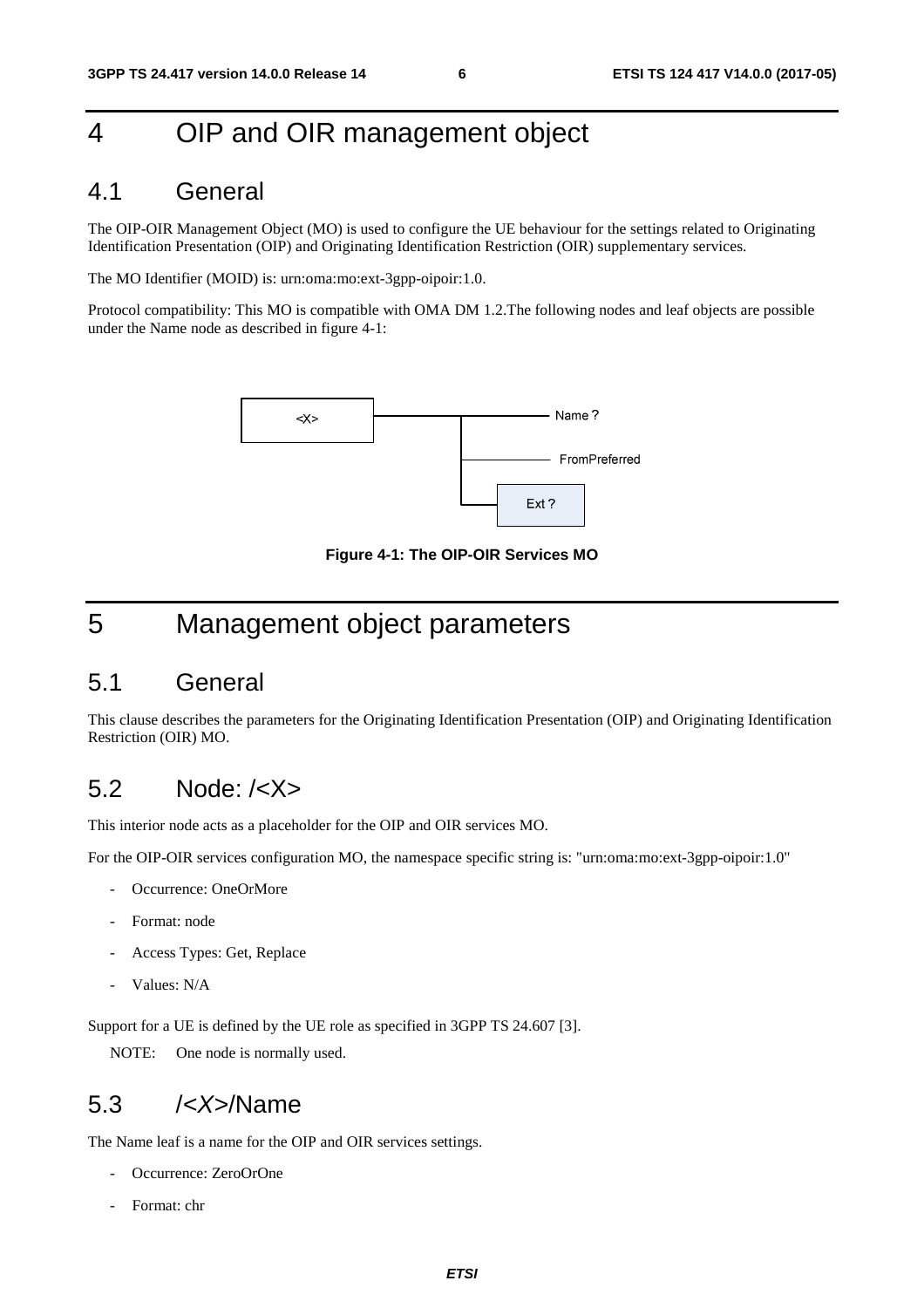- Access Types: Get, Replace
- Values: <User displayable name>

### 5.4 /*<X>*/FromPreferred

The FromPreferred leaf indicates operator's originating party identity determination policy.

- Occurrence: One
- Format: bool
- Access Types: Get, Replace
- Values: 0, 1
	- 0 Indicates that the From header field is not used for determination of the originating party identity in OIP service.
	- 1 Indicates that the identity provided within the From header field is used for determination of the originating party identity in OIP service, regardless the presence or absence of the P-Asserted-Identity header field.

The default value is '0'.

Use of the FromPreferred leaf is specified in 3GPP TS 24.607 [3].

### 5.5 /<x>/Ext/

The Ext is an interior node for where the vendor specific information about the OIP and OIR services UE configuration MO is being placed. Usually the vendor extension is identified by vendor specific name under the ext node and contains the vendor meaning application vendor, device vendor etc. The tree structure under the vendor identified is not defined and can therefore include one or more un-standardized sub-trees.

- Occurrence: ZeroOrOne
- Format: node
- Access Types: Get
- Values: N/A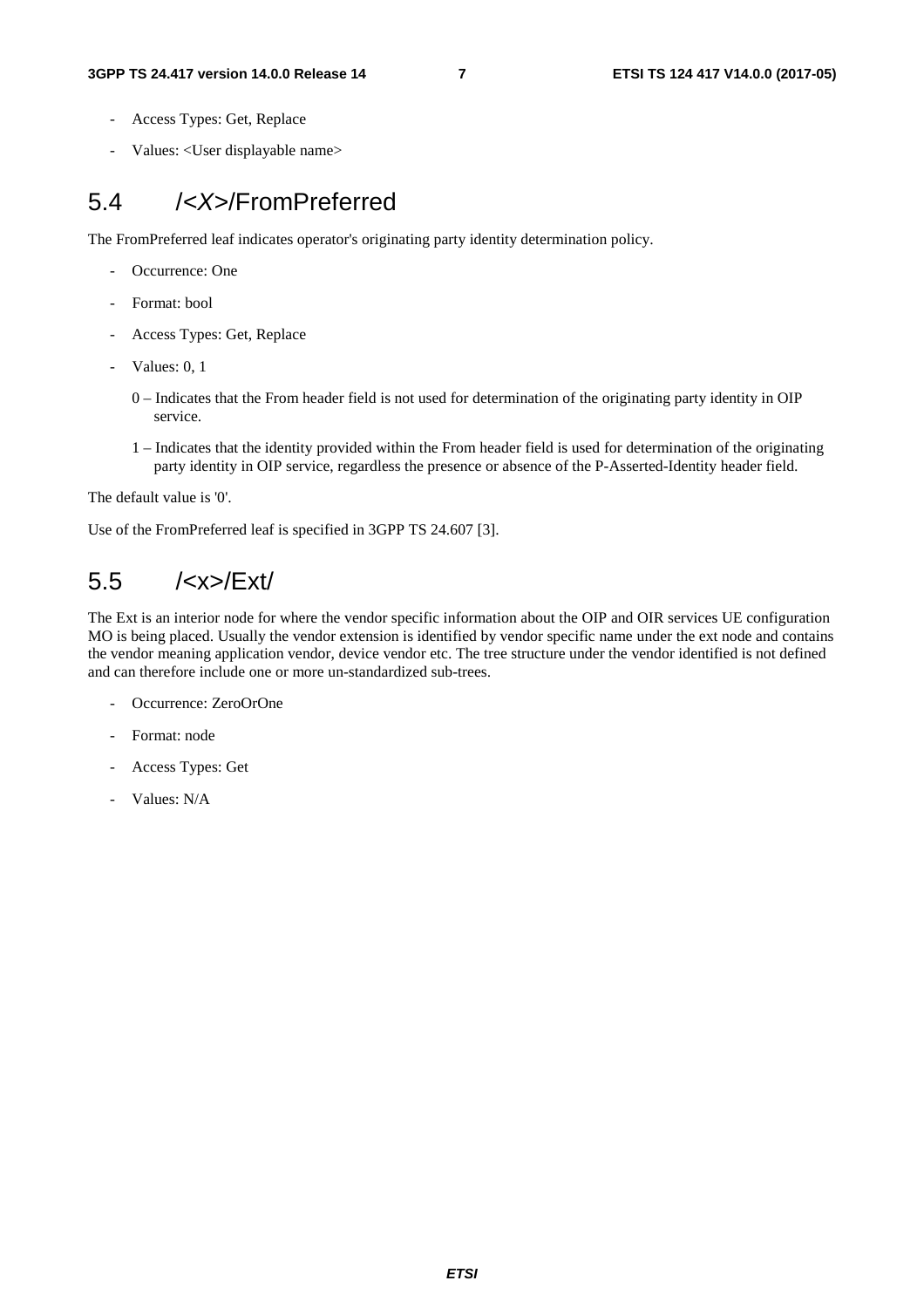**3GPP TS 24.417 version 14.0.0 Release 14 8 ETSI TS 124 417 V14.0.0 (2017-05)**

# Annex A (informative): Management object DDF

This DDF is the standardized minimal set. A vendor can define its own DDF for the complete device. This DDF can include more features than this minimal standardized version.

```
<?xml version="1.0" encoding="UTF-8"?> 
<!DOCTYPE MgmtTree PUBLIC "-//OMA//DTD-DM-DDF 1.2//EN" 
     "http://www.openmobilealliance.org/tech/DTD/dm_ddf-v1_2.dtd"> 
<MgmtTree> 
     <VerDTD>1.2</VerDTD> 
     <Node> 
          <NodeName>OIP-OIR</NodeName> 
          <DFProperties> 
              <AccessType> 
                   <Get/> 
                   <Replace/> 
              </AccessType> 
              <Description>OIP-OIR Services settings</Description> 
              <DFFormat> 
                   <node/> 
              </DFFormat> 
              <Occurrence> 
                   <OneOrMore/> 
              </Occurrence> 
              <DFTitle>The OIP-OIR Services Management Object.</DFTitle> 
              <DFType> 
                   <DDFName/> 
              </DFType> 
          </DFProperties> 
          <Node> 
               <NodeName>Name</NodeName> 
              <DFProperties> 
                   <AccessType> 
                      <Get / <Replace/> 
                   </AccessType> 
                   <DFFormat> 
                      <chr/ </DFFormat> 
                   <Occurrence> 
                       <ZeroOrOne/> 
                   </Occurrence> 
                   <DFTitle>User displayable name for the node.</DFTitle> 
                   <DFType> 
                       <MIME>text/plain</MIME> 
                   </DFType> 
              </DFProperties> 
          </Node> 
          <Node> 
              <NodeName>FromPreferred</NodeName> 
              <DFProperties> 
                   <AccessType> 
                      <Get/> 
                       <Replace/> 
                   </AccessType> 
                   <DFFormat> 
                      <boo1/ </DFFormat> 
                   <Occurrence> 
                      <One/>
                   </Occurrence> 
                   <DFTitle>This leaf specifies a preference of the operator to enable the presentation 
of the identity in the From header.</DFTitle> 
                   <DFType> 
                       <MIME>text/plain</MIME> 
                   </DFType> 
              </DFProperties> 
          </Node> 
          <Node> 
              <NodeName>Ext</NodeName> 
              <!-- The Extension node starts here. -->
```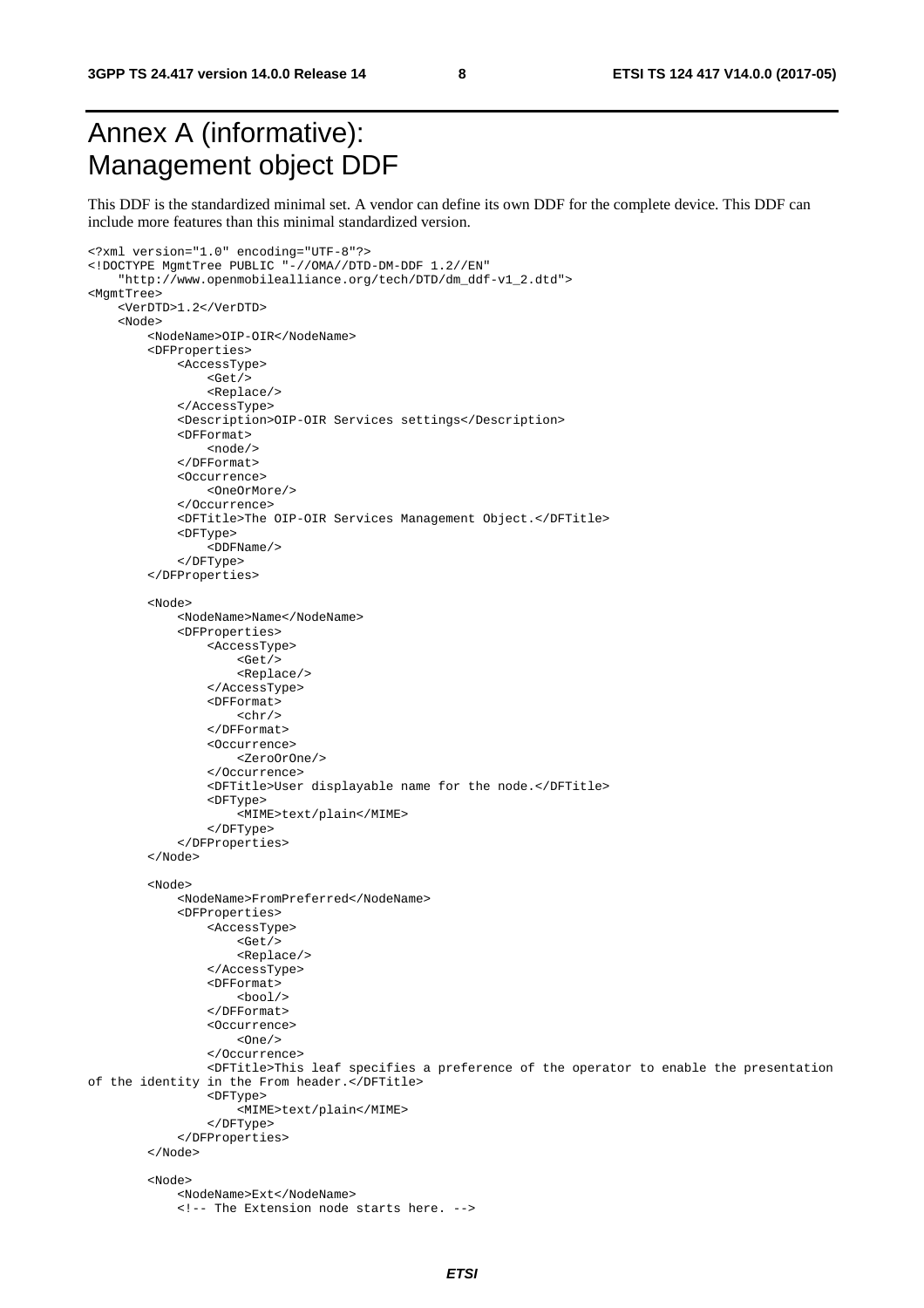```
 <DFProperties> 
         <AccessType> 
            \frac{1}{\text{det}} </AccessType> 
          <DFFormat> 
              <node/> 
          </DFFormat> 
          <Occurrence> 
              <ZeroOrOne/> 
          </Occurrence> 
          <DFTitle>A collection of all Extension objects.</DFTitle> 
          <DFType> 
              <DDFName/> 
          </DFType> 
     </DFProperties> 
 </Node>
```
 </Node> </MgmtTree>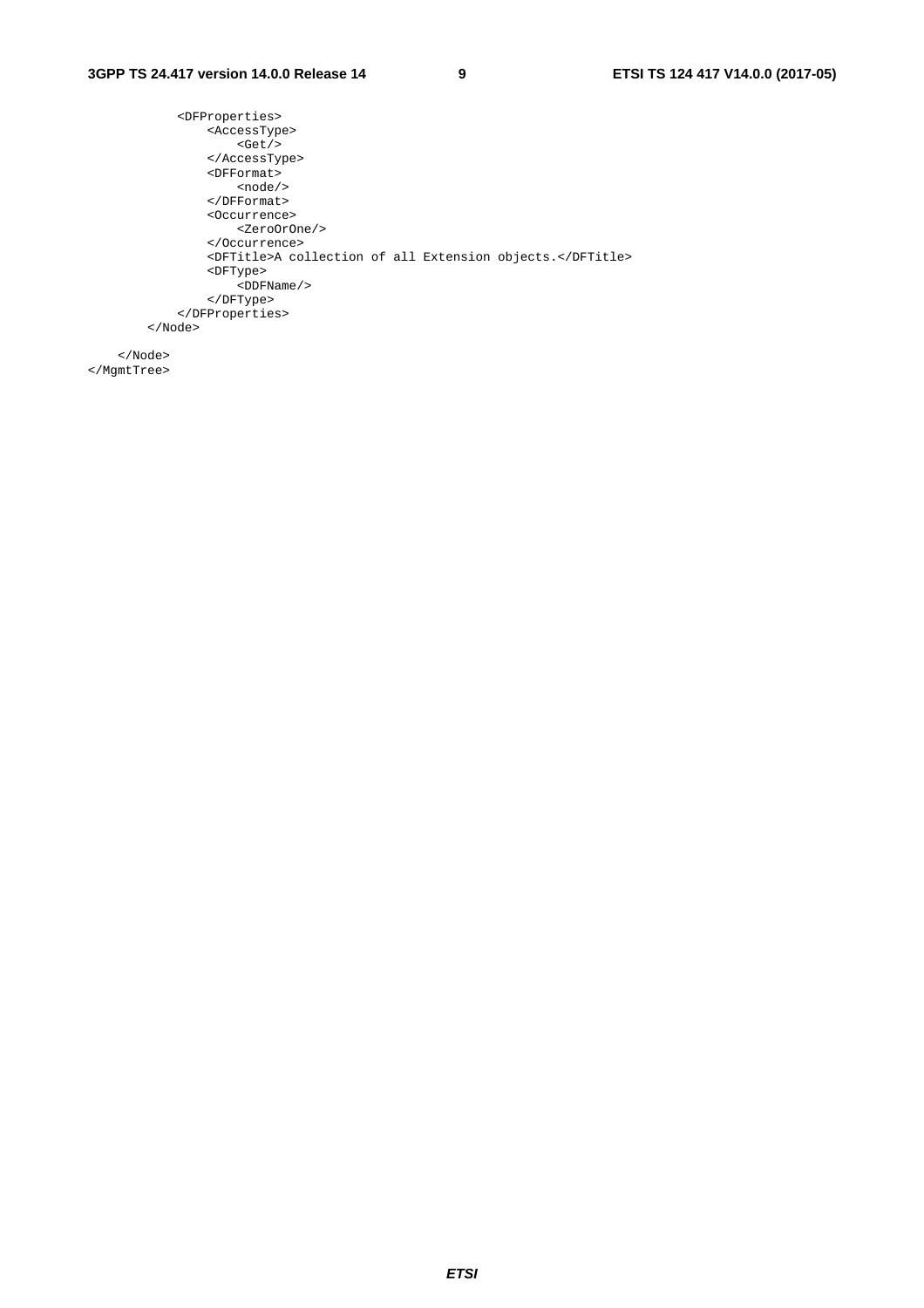# Annex B (informative): Change history

| <b>Change history</b> |                |                        |           |         |  |                                                              |            |
|-----------------------|----------------|------------------------|-----------|---------|--|--------------------------------------------------------------|------------|
| <b>Date</b>           | <b>Meeting</b> | <b>TDoc</b>            | <b>CR</b> | Rev Cat |  | Subject/Comment                                              | <b>New</b> |
|                       |                |                        |           |         |  |                                                              | version    |
| 2016-05               | CT1#98         | C1-162939              |           |         |  | Initial proposal                                             | 0.0.0      |
| 2016-06 CT1#98        |                | C1-162939              |           |         |  | Included skeleton from C1-162939 and scope from C1-          | 0.1.0      |
|                       |                | C1-162511              |           |         |  | 162511                                                       |            |
| 2016-07               | CT1#99         | C <sub>1</sub> -163947 |           |         |  | description of the MO parameters and the DDF schema          | 0.2.0      |
| 2016-11               |                |                        |           |         |  | <b>Editorial changes</b>                                     | 0.2.1      |
| 2016-11               | $CT-74$        | CP-160706              |           |         |  | Version 1.0.0 created for presentation for information to CT | 1.0.0      |
|                       |                |                        |           |         |  | plenary                                                      |            |
| 2017-02               | CT1#102        | C <sub>1</sub> -170616 |           |         |  | Incorporating correction to DDF and Access type              | 1.1.0      |
|                       |                | C1-171066              |           |         |  | Removal of Editor's Note for MOID registration to OMNA.      |            |
| 2017-02 CT-75         |                | CP-170160              |           |         |  | Version 2.0.0 created for presentation for approval to CT    | 2.0.0      |
|                       |                |                        |           |         |  | plenary                                                      |            |
| 2017-03 ICT-75        |                |                        |           |         |  | Version 14.0.0 created after approval at CT plenary          | 14.0.0     |